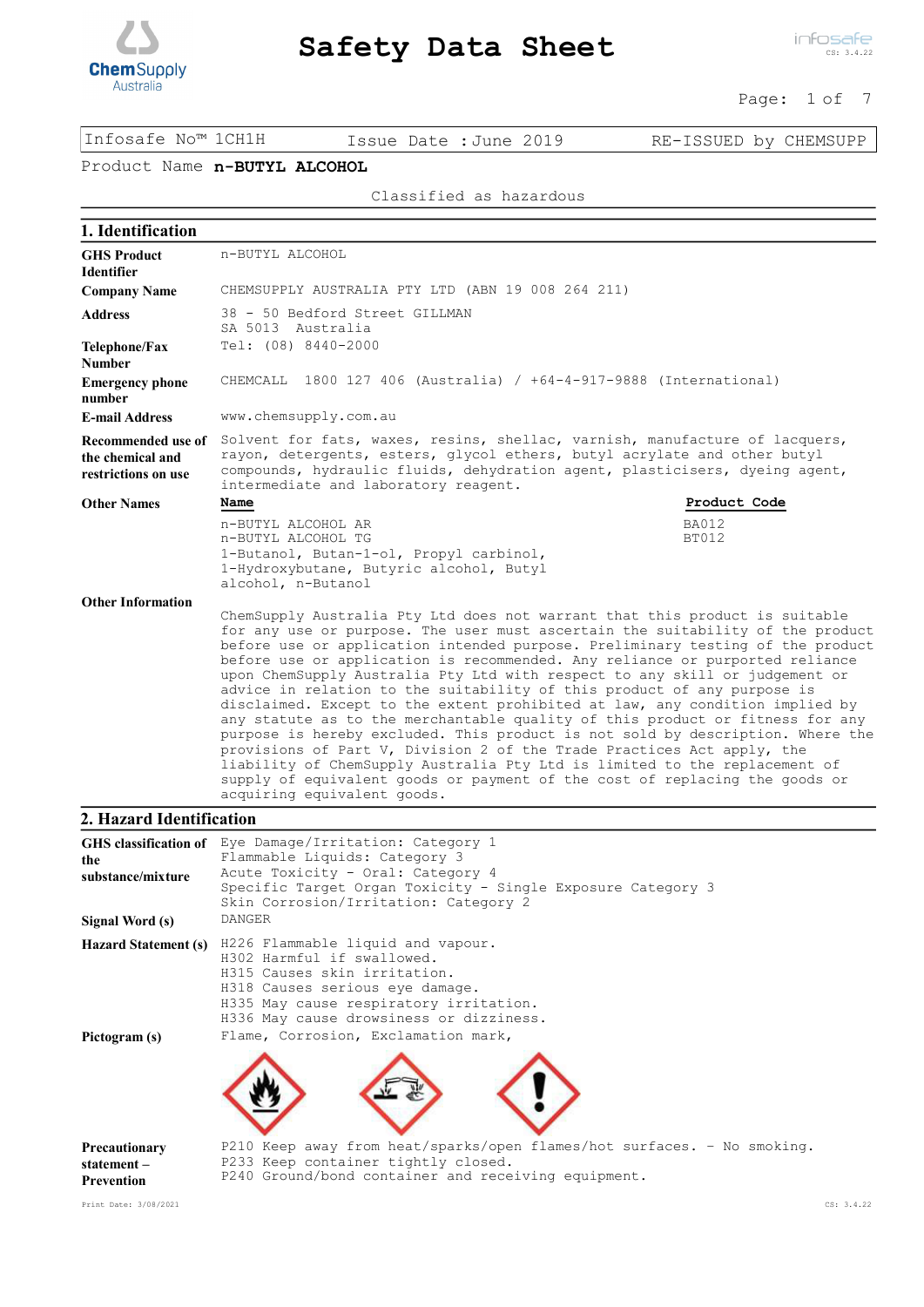

 $\overline{\phantom{a}}$ 

| Infosafe No™ 1CH1H                    |                                                                         |                                                                                                                  |  | Issue Date : June 2019  | RE-ISSUED by CHEMSUPP                                                                                                                                                                                                                                                                                                                                                                                                                                                                                                                                                                                                                                                                                                                                                                                                                                                                                                                                                                                                                                                                                                                                                                                                                                    |
|---------------------------------------|-------------------------------------------------------------------------|------------------------------------------------------------------------------------------------------------------|--|-------------------------|----------------------------------------------------------------------------------------------------------------------------------------------------------------------------------------------------------------------------------------------------------------------------------------------------------------------------------------------------------------------------------------------------------------------------------------------------------------------------------------------------------------------------------------------------------------------------------------------------------------------------------------------------------------------------------------------------------------------------------------------------------------------------------------------------------------------------------------------------------------------------------------------------------------------------------------------------------------------------------------------------------------------------------------------------------------------------------------------------------------------------------------------------------------------------------------------------------------------------------------------------------|
| Product Name n-BUTYL ALCOHOL          |                                                                         |                                                                                                                  |  |                         |                                                                                                                                                                                                                                                                                                                                                                                                                                                                                                                                                                                                                                                                                                                                                                                                                                                                                                                                                                                                                                                                                                                                                                                                                                                          |
|                                       |                                                                         |                                                                                                                  |  | Classified as hazardous |                                                                                                                                                                                                                                                                                                                                                                                                                                                                                                                                                                                                                                                                                                                                                                                                                                                                                                                                                                                                                                                                                                                                                                                                                                                          |
| Precautionary<br>statement - Response | protection.<br>unwell.<br>P330 Rinse mouth.<br>extinction.              | P242 Use only non-sparking tools.<br>P264 Wash thoroughly after handling.<br>position comfortable for breathing. |  |                         | P241 Use explosion-proof electrical/ventilating/lighting//equipment.<br>P243 Take precautionary measures against static discharge.<br>P261 Avoid breathing dust/fume/gas/mist/vapours/spray.<br>P270 Do not eat, drink or smoke when using this product.<br>P271 Use only outdoors or in a well-ventilated area.<br>P280 Wear protective gloves/protective clothing/eye protection/face<br>P301+P312 IF SWALLOWED: Call a POISON CENTER or doctor/physician if you feel<br>P302+P352 IF ON SKIN: Wash with plenty of soap and water.<br>P332+P313 If skin irritation occurs: Get medical advice/attention.<br>P362 Take off contaminated clothing and wash before reuse.<br>P303+P361+P353 IF ON SKIN (or hair): Remove/Take off immediately all<br>contaminated clothing. Rinse skin with water/shower.<br>P304+P340 IF INHALED: Remove victim to fresh air and keep at rest in a<br>P312 Call a POISON CENTER or doctor/physician if you feel unwell.<br>P305+P351+P338 IF IN EYES: Rinse cautiously with water for several minutes.<br>Remove contact lenses, if present and easy to do. Continue rinsing.<br>P310 Immediately call a POISON CENTER or doctor/physician.<br>P370+P378 In case of fire: Use foam, dry chemical, CO2 or water spray for |
| Precautionary<br>statement - Storage  |                                                                         | P405 Store locked up.                                                                                            |  |                         | P403+P235 Store in a well-ventilated place. Keep cool.                                                                                                                                                                                                                                                                                                                                                                                                                                                                                                                                                                                                                                                                                                                                                                                                                                                                                                                                                                                                                                                                                                                                                                                                   |
| Precautionary<br>statement - Disposal | P501 Dispose of contents/container to an approved waste disposal plant. |                                                                                                                  |  |                         |                                                                                                                                                                                                                                                                                                                                                                                                                                                                                                                                                                                                                                                                                                                                                                                                                                                                                                                                                                                                                                                                                                                                                                                                                                                          |

## **3. Composition/information on ingredients**

| Ingredients                                                 | Name                                                                                                                             | CAS                                                                                                                                                                                   | Proportion                                                                                                                                                                                                                    |  |  |  |
|-------------------------------------------------------------|----------------------------------------------------------------------------------------------------------------------------------|---------------------------------------------------------------------------------------------------------------------------------------------------------------------------------------|-------------------------------------------------------------------------------------------------------------------------------------------------------------------------------------------------------------------------------|--|--|--|
|                                                             | $Butan-1-o1$                                                                                                                     | $71 - 36 - 3$                                                                                                                                                                         | 100%                                                                                                                                                                                                                          |  |  |  |
| 4. First-aid measures                                       |                                                                                                                                  |                                                                                                                                                                                       |                                                                                                                                                                                                                               |  |  |  |
| <b>Inhalation</b>                                           |                                                                                                                                  | If inhaled, remove from contaminated area to fresh air immediately. Apply<br>artificial respiration if not breathing. If breathing is difficult, give<br>oxygen. Consult a physician. |                                                                                                                                                                                                                               |  |  |  |
| Ingestion                                                   | effects persist.                                                                                                                 | Rinse mouth thoroughly with water immediately, repeat until all traces of<br>product have been removed. DO NOT INDUCE VOMITING. Seek medical advice if                                |                                                                                                                                                                                                                               |  |  |  |
| <b>Skin</b>                                                 | persist.                                                                                                                         |                                                                                                                                                                                       | Wash affected areas with copious quantities of water immediately. Remove<br>contaminated clothing and wash before re-use. Seek medical advice if effects                                                                      |  |  |  |
| Eye contact                                                 |                                                                                                                                  |                                                                                                                                                                                       | If contact with the eye(s) occurs, wash with copious amounts of water for<br>approximately 15 minutes holding eyelid(s) open. Take care not to rinse<br>contaminated water into the non-affected eye. Seek medical attention. |  |  |  |
| <b>First Aid Facilities</b>                                 |                                                                                                                                  | Maintain eyewash fountain and safety shower in work area.                                                                                                                             |                                                                                                                                                                                                                               |  |  |  |
| <b>Advice to Doctor</b>                                     | Treat symptomatically based on judgement of doctor and individual reactions of<br>the patient.                                   |                                                                                                                                                                                       |                                                                                                                                                                                                                               |  |  |  |
| <b>Other Information</b>                                    | For advice, contact the National Poisons Information Centre (Phone Australia<br>13 11 26; New Zealand 0800 764 766) or a doctor. |                                                                                                                                                                                       |                                                                                                                                                                                                                               |  |  |  |
| 5. Fire-fighting measures                                   |                                                                                                                                  |                                                                                                                                                                                       |                                                                                                                                                                                                                               |  |  |  |
| <b>Hazards</b> from<br><b>Combustion</b><br><b>Products</b> | Oxides of carbon.                                                                                                                |                                                                                                                                                                                       |                                                                                                                                                                                                                               |  |  |  |

| <b>Specific Methods</b> | Caution: Use of water spray when fighting fire may be inefficient.   |
|-------------------------|----------------------------------------------------------------------|
|                         | Small fire: Use foam, dry chemical, CO2 or water spray.              |
|                         | Large fire: Use foam, fog or water spray - Do NOT use water jets.    |
|                         | If safe to do so, move undamaged containers from the fire area. Cool |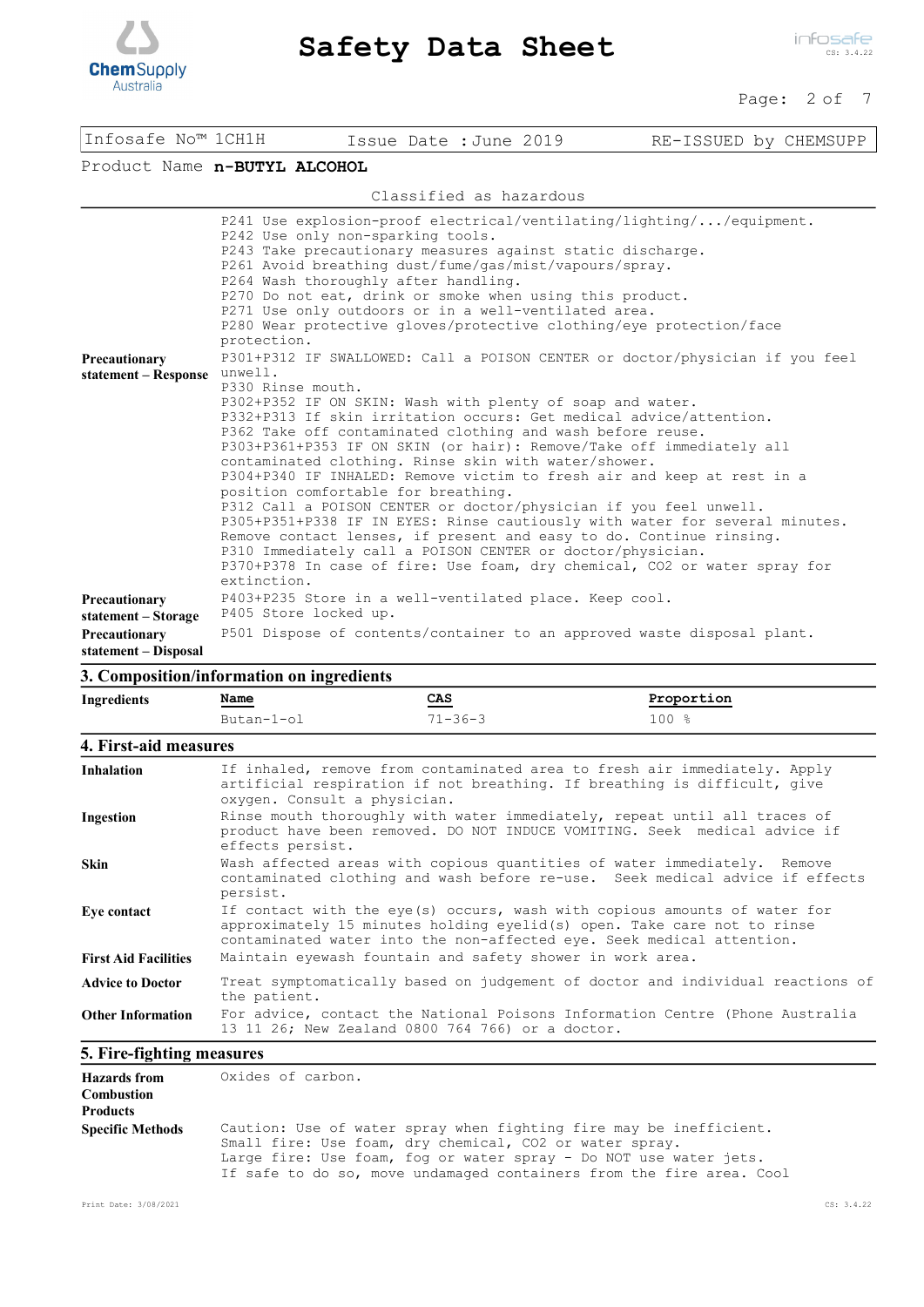

#### Page: 3 of 7

| Infosafe No™ 1CH1H                                                        |                                                                                                                                                                                                                                                                                                                                                                                                                                                                                                                                                                                                                                                                                                |  |                                                     |                                                                                                                                                                                                                                                                                                                                                                                                                                                                       |
|---------------------------------------------------------------------------|------------------------------------------------------------------------------------------------------------------------------------------------------------------------------------------------------------------------------------------------------------------------------------------------------------------------------------------------------------------------------------------------------------------------------------------------------------------------------------------------------------------------------------------------------------------------------------------------------------------------------------------------------------------------------------------------|--|-----------------------------------------------------|-----------------------------------------------------------------------------------------------------------------------------------------------------------------------------------------------------------------------------------------------------------------------------------------------------------------------------------------------------------------------------------------------------------------------------------------------------------------------|
|                                                                           |                                                                                                                                                                                                                                                                                                                                                                                                                                                                                                                                                                                                                                                                                                |  | Issue Date : June 2019                              | RE-ISSUED by CHEMSUPP                                                                                                                                                                                                                                                                                                                                                                                                                                                 |
| Product Name n-BUTYL ALCOHOL                                              |                                                                                                                                                                                                                                                                                                                                                                                                                                                                                                                                                                                                                                                                                                |  |                                                     |                                                                                                                                                                                                                                                                                                                                                                                                                                                                       |
|                                                                           |                                                                                                                                                                                                                                                                                                                                                                                                                                                                                                                                                                                                                                                                                                |  | Classified as hazardous                             |                                                                                                                                                                                                                                                                                                                                                                                                                                                                       |
| <b>Specific hazards</b><br>arising from the<br>chemical                   | containers with flooding quantities of water until well after the fire is out.<br>Avoid getting water inside the containers.<br>HIGHLY FLAMMABLE: This product has a low flash point. Will be easily ignited<br>by heat, sparks or flames at ambient temperatures. Vapours will form explosive<br>mixtures with air. Vapours will travel to source of ignition and flash back.<br>Many vapours are heavier than air and will collect in low or confined areas<br>(drains, basements, tanks). Many liquids are lighter than water. Containers<br>may explode on heating. Fire will produce irritating, poisonous or corrosive<br>gases. Vapours from run-off may create an explosion hazard.    |  |                                                     |                                                                                                                                                                                                                                                                                                                                                                                                                                                                       |
| <b>Hazchem Code</b>                                                       | $\cdot$ 2Y                                                                                                                                                                                                                                                                                                                                                                                                                                                                                                                                                                                                                                                                                     |  |                                                     |                                                                                                                                                                                                                                                                                                                                                                                                                                                                       |
| <b>Precautions in</b><br>connection with Fire                             | Wear SCBA and fully encapsulating, gas-tight suit when handling these<br>substances. Structural firefighter's uniform is NOT effective for these<br>materials.                                                                                                                                                                                                                                                                                                                                                                                                                                                                                                                                 |  |                                                     |                                                                                                                                                                                                                                                                                                                                                                                                                                                                       |
| <b>6. Accidental release measures</b>                                     |                                                                                                                                                                                                                                                                                                                                                                                                                                                                                                                                                                                                                                                                                                |  |                                                     |                                                                                                                                                                                                                                                                                                                                                                                                                                                                       |
| Spills & Disposal                                                         | Eliminate all ignition sources (no smoking, flares, sparks or flame) within at<br>least 50m. All equipment used when handling the product must be earthed. Do<br>NOT touch or walk through spilled material. Stop leak if safe to do so.<br>Prevent entry into waterways, drains, confined areas. Vapour-suppressing foam<br>may be used to control vapours. Water spray may be used to knock down or<br>divert vapour clouds.<br>Absorb with earth, sand or other non-combustible material. Use clean,<br>non-sparking tool to collect absorbed material and place it into<br>loosely-covered metal or plastic containers for later disposal.<br>SEEK EXPERT ADVICE ON HANDLING AND DISPOSAL. |  |                                                     |                                                                                                                                                                                                                                                                                                                                                                                                                                                                       |
| <b>Personal Protection</b>                                                | Personal Precautions Avoid inhalation and ingestion. Avoid contact with skin, eyes and clothing.<br>Remove all possible sources of ignition in the surrounding area Do not<br>breathe fumes, vapour, gas. Evacuate the area of all non-essential personnel.<br>Wear protective clothing specified for normal operations (see Section 8)                                                                                                                                                                                                                                                                                                                                                        |  |                                                     |                                                                                                                                                                                                                                                                                                                                                                                                                                                                       |
|                                                                           |                                                                                                                                                                                                                                                                                                                                                                                                                                                                                                                                                                                                                                                                                                |  |                                                     |                                                                                                                                                                                                                                                                                                                                                                                                                                                                       |
| 7. Handling and storage                                                   |                                                                                                                                                                                                                                                                                                                                                                                                                                                                                                                                                                                                                                                                                                |  |                                                     |                                                                                                                                                                                                                                                                                                                                                                                                                                                                       |
| <b>Precautions for Safe</b><br>Handling                                   | flameproofed.                                                                                                                                                                                                                                                                                                                                                                                                                                                                                                                                                                                                                                                                                  |  |                                                     | Avoid prolonged or repeated contact with skin and eyes. Avoid breathing<br>vapour, spray or mists. Use in well ventilated areas away from all ignition<br>sources. In case of insufficient ventilation, wear suitable respiratory<br>equipment If you feel unwell, seek medical attention and show the label when<br>possible. Keep material away from sparks, flames and other ignition sources.<br>Keep away from incompatibles. Ensure all electrical equipment is |
| <b>Conditions for safe</b><br>storage, including<br>any incompatibilities |                                                                                                                                                                                                                                                                                                                                                                                                                                                                                                                                                                                                                                                                                                |  | place. Store away from sources of heat or ignition. | Keep containers closed at all times. Keep in a cool, dry, well-ventilated                                                                                                                                                                                                                                                                                                                                                                                             |

# **8. Exposure controls/personal protection**

| Occupational<br>exposure limit values       | Name                                                                                                                                                                                                                                                                                                                                                                                                                                                                                                                                                                                                                                                                                                                                                                                                                                                                                                                                                                                                                                     |       | <b>STEL</b> | TWA   |     |                    |
|---------------------------------------------|------------------------------------------------------------------------------------------------------------------------------------------------------------------------------------------------------------------------------------------------------------------------------------------------------------------------------------------------------------------------------------------------------------------------------------------------------------------------------------------------------------------------------------------------------------------------------------------------------------------------------------------------------------------------------------------------------------------------------------------------------------------------------------------------------------------------------------------------------------------------------------------------------------------------------------------------------------------------------------------------------------------------------------------|-------|-------------|-------|-----|--------------------|
|                                             |                                                                                                                                                                                                                                                                                                                                                                                                                                                                                                                                                                                                                                                                                                                                                                                                                                                                                                                                                                                                                                          | mq/m3 | ppm         | mg/m3 | ppm | Footnote           |
|                                             | $Butan-1-o1$                                                                                                                                                                                                                                                                                                                                                                                                                                                                                                                                                                                                                                                                                                                                                                                                                                                                                                                                                                                                                             |       |             | 152   | 50  | Peak<br>Limitation |
| <b>Other Exposure</b><br><b>Information</b> | These Workplace Exposure Standards are quides to be used in the control of<br>occupational health hazards. All atmospheric contamination should be kept to<br>as low a level as is workable. These workplace exposure standards should not<br>be used as fine dividing lines between safe and dangerous concentrations of<br>chemicals. They are not a measure of relative toxicity.<br>A time weighted average (TWA) has been established for Butan-1-ol (Safe Work<br>Australia) of 152 mg/m <sup>3</sup> , (50 ppm). STEL: Peak limitation - n-Butyl alcohol -<br>Safe Work Australia. The STEL (Short Term Exposure Limit) is an exposure value<br>that should not be exceeded for more than 15 minutes and should not be<br>repeated for more than 4 times per day. There should be at least 60 minutes<br>between successive exposures at the STEL. The exposure value at the TWA is the<br>average airborne concentration of a particular substance when calculated over<br>a normal 8 hour working day for a 5 day working week. |       |             |       |     |                    |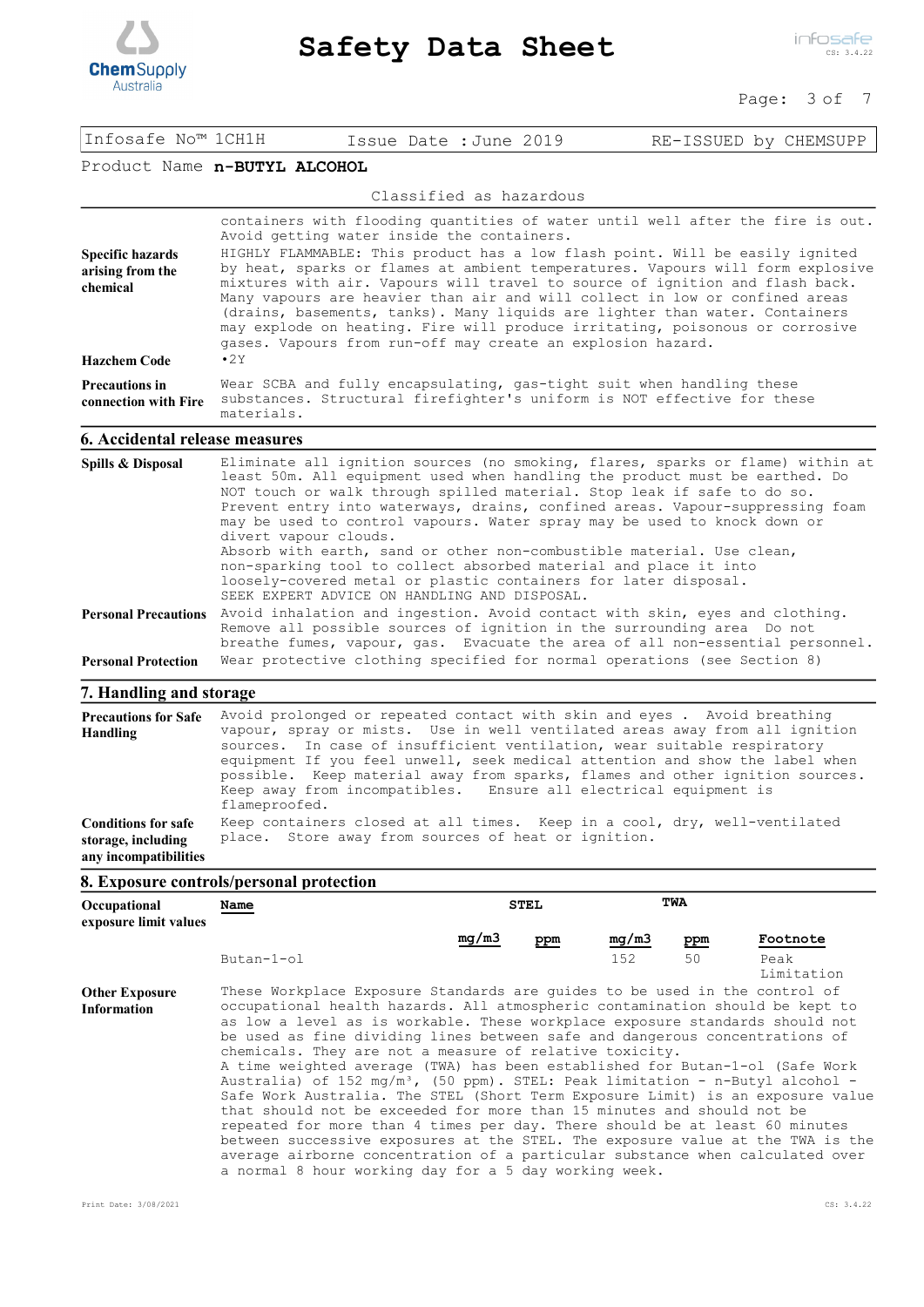

#### Page: 4 of 7

| Infosafe No™ 1CH1H | Issue Date : June 2019 | RE-ISSUED by CHEMSUPP |
|--------------------|------------------------|-----------------------|
|                    |                        |                       |

## Product Name **n-BUTYL ALCOHOL**

Classified as hazardous

| Appropriate<br>engineering controls     | SK notice - Absorption through skin may be a significant route of exposure.<br>Provide sufficient ventilation to ensure that the working environment is below<br>the TWA (time weighted average). Where vapours or mists are generated,<br>particularly in enclosed areas, and natural ventilation is inadequate, a flame<br>proof exhaust ventilation system is required. Refer to AS 1940-The storage and<br>handling of flammable and combustible liquids and AS 2430-Explosive gas<br>atmospheres for further information concerning ventilation requirements.       |
|-----------------------------------------|--------------------------------------------------------------------------------------------------------------------------------------------------------------------------------------------------------------------------------------------------------------------------------------------------------------------------------------------------------------------------------------------------------------------------------------------------------------------------------------------------------------------------------------------------------------------------|
| <b>Respiratory</b><br><b>Protection</b> | Where ventilation is not adequate, respiratory protection may be required.<br>Avoid breathing vapours or mists. Select and use respirators in accordance<br>with AS 1716 - Respiratory Protective Devices and be selected in accordance<br>with AS 1715 - Selection, Use and Maintenance of Respiratory Protective<br>Devices. When mists or vapours exceed the exposure standards then the use of<br>the following is recommended: Approved respirator with organic vapour and<br>dust/mist filters. Filter capacity and respirator type depends on exposure<br>levels. |
| <b>Eye Protection</b>                   | The use of a face shield, chemical goggles or safety glasses with side shield<br>protection as appropriate. Must comply with Australian Standards AS 1337 and<br>be selected and used in accordance with AS 1336.                                                                                                                                                                                                                                                                                                                                                        |
| <b>Hand Protection</b>                  | Wear gloves of impervious material conforming to AS/NZS 2161: Occupational<br>protective gloves - Selection, use and maintenance. Final choice of<br>appropriate glove type will vary according to individual circumstances. This<br>can include methods of handling, and engineering controls as determined by<br>appropriate risk assessments.                                                                                                                                                                                                                         |
| <b>Personal Protective</b><br>Equipment | Personal protective equipment should not solely be relied upon to control risk<br>and should only be used when all other reasonably practicable control measures<br>do not eliminate or sufficiently minimise risk. Guidance in selecting personal<br>protective equipment can be obtained from Australian, Australian/New Zealand<br>or other approved standards.                                                                                                                                                                                                       |
| Footwear                                | Safety boots in industrial situations is advisory, foot protection should<br>comply with AS 2210, Occupational protective footwear - Guide to selection,<br>care and use.                                                                                                                                                                                                                                                                                                                                                                                                |
| <b>Body Protection</b>                  | Clean clothing or protective clothing should be worn, preferably with an<br>apron. Clothing for protection against chemicals should comply with AS 3765<br>Clothing for Protection Against Hazardous Chemicals.                                                                                                                                                                                                                                                                                                                                                          |
| <b>Hygiene Measures</b>                 | Always wash hands before smoking, eating or using the toilet. Wash<br>contaminated clothing and other protective equipment before storing or<br>re-using.                                                                                                                                                                                                                                                                                                                                                                                                                |

# **9. Physical and chemical properties**

| Form                                            | Liquid                                                     |
|-------------------------------------------------|------------------------------------------------------------|
| Appearance                                      | Clear, colourless liquid.                                  |
| Odour                                           | Vinous or pungent, sweet, rancid odour; characteristic.    |
| <b>Melting Point</b>                            | $-89 °C$                                                   |
| <b>Boiling Point</b>                            | 117.7 °C                                                   |
| <b>Solubility in Water</b>                      | Soluble in water (77g/L at 20°C)                           |
| <b>Solubility in Organic</b><br><b>Solvents</b> | Soluble in alcohol, ether and most other organic solvents. |
| <b>Specific Gravity</b>                         | $0.81$ (@ 20 $^{\circ}$ C)                                 |
| pН                                              | 7 (70 g/1, H2O, 20 °C)                                     |
| <b>Vapour Pressure</b>                          | 4 mm Hq $(5 hPa)$ @ 20 °C                                  |
| <b>Vapour Density</b><br>$(Air=1)$              | 2.6                                                        |
| <b>Evaporation Rate</b>                         | $0.4$ (BuAc=1)                                             |
| <b>Viscosity</b>                                | 3.0 mPa.s $(3.0 \text{ CP}, \text{ @ } 20 \text{ °C})$     |
| n-octanol/water                                 | Partition Coefficient: Log P(octanol/water) = $0.88$       |

Print Date: 3/08/2021 CS: 3.4.22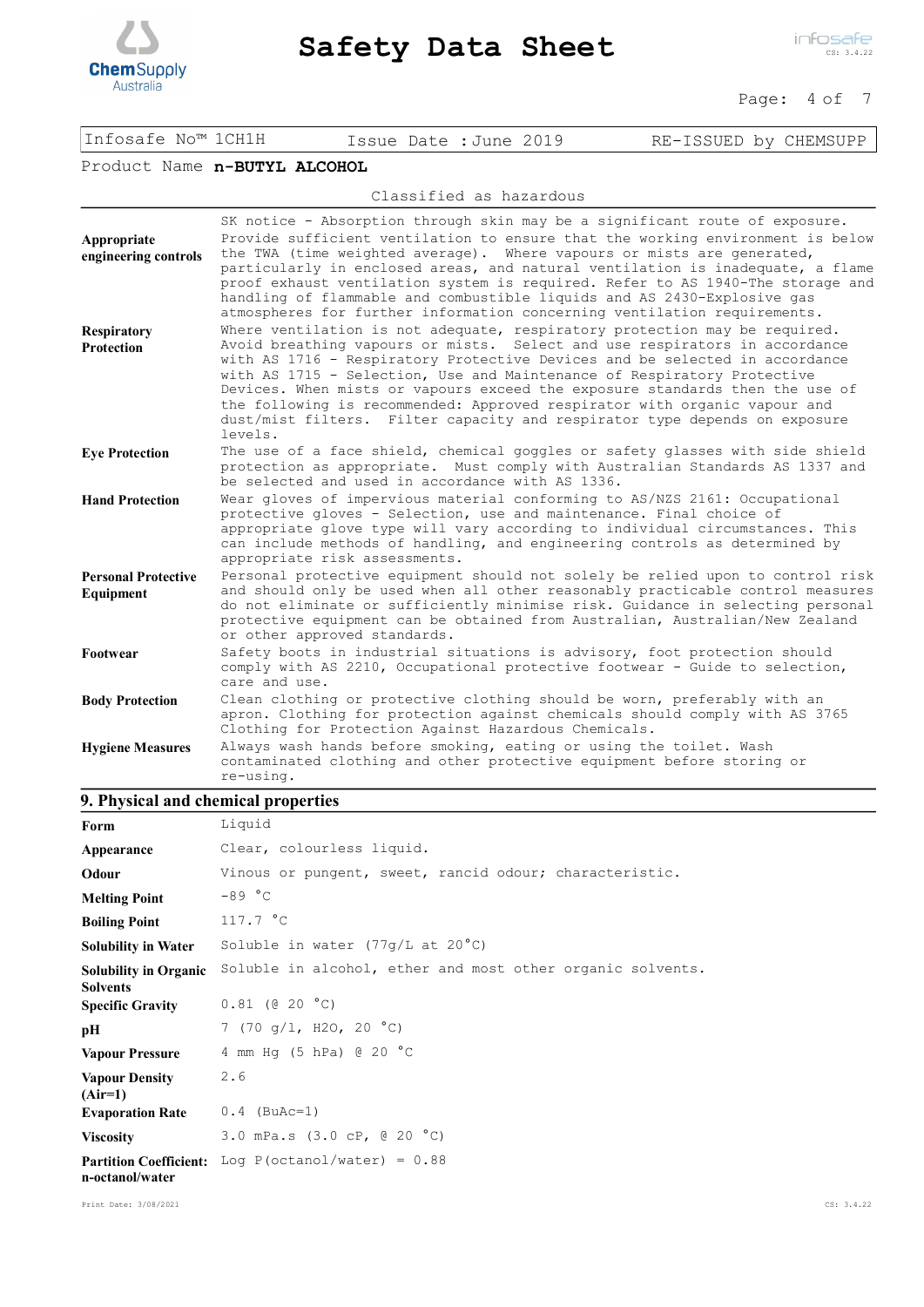

 $\overline{\text{C}}$ 

#### Page: 5 of 7

| Infosafe No™ 1CH1H                                   | Issue Date : June 2019                                                                                                                                                                                                                                                                                                                                                                                                                                                                                                                                                         | RE-ISSUED by CHEMSUPP |  |  |  |  |
|------------------------------------------------------|--------------------------------------------------------------------------------------------------------------------------------------------------------------------------------------------------------------------------------------------------------------------------------------------------------------------------------------------------------------------------------------------------------------------------------------------------------------------------------------------------------------------------------------------------------------------------------|-----------------------|--|--|--|--|
|                                                      | Product Name n-BUTYL ALCOHOL                                                                                                                                                                                                                                                                                                                                                                                                                                                                                                                                                   |                       |  |  |  |  |
|                                                      | Classified as hazardous                                                                                                                                                                                                                                                                                                                                                                                                                                                                                                                                                        |                       |  |  |  |  |
| <b>Flash Point</b>                                   | 35 °C                                                                                                                                                                                                                                                                                                                                                                                                                                                                                                                                                                          |                       |  |  |  |  |
| <b>Flammability</b>                                  | Flammable.                                                                                                                                                                                                                                                                                                                                                                                                                                                                                                                                                                     |                       |  |  |  |  |
| <b>Auto-Ignition</b>                                 | $340 - 343 °C$                                                                                                                                                                                                                                                                                                                                                                                                                                                                                                                                                                 |                       |  |  |  |  |
| Temperature<br><b>Flammable Limits -</b><br>Lower    | 1.4 Vol <sub>8</sub>                                                                                                                                                                                                                                                                                                                                                                                                                                                                                                                                                           |                       |  |  |  |  |
| <b>Flammable Limits -</b><br><b>Upper</b>            | 11.3 Vol <sup>8</sup>                                                                                                                                                                                                                                                                                                                                                                                                                                                                                                                                                          |                       |  |  |  |  |
| <b>Molecular Weight</b>                              | 74.12                                                                                                                                                                                                                                                                                                                                                                                                                                                                                                                                                                          |                       |  |  |  |  |
| <b>Other Information</b>                             | Dielectric constant: 17.8 (20 °C)<br>Dipole moment: 1.66 Debye (20 °C)<br>Refractive index: 1.3993 (589 nm, 20 °C)<br>Saturated vapour concentration: 20 g/m3 (20 °C); 39 g/m3 (30 °C)                                                                                                                                                                                                                                                                                                                                                                                         |                       |  |  |  |  |
| 10. Stability and reactivity                         |                                                                                                                                                                                                                                                                                                                                                                                                                                                                                                                                                                                |                       |  |  |  |  |
| <b>Chemical Stability</b>                            | Stable under ordinary conditions of storage.                                                                                                                                                                                                                                                                                                                                                                                                                                                                                                                                   |                       |  |  |  |  |
| <b>Conditions to Avoid</b>                           | Heat, flames, ignition sources and incompatibles.                                                                                                                                                                                                                                                                                                                                                                                                                                                                                                                              |                       |  |  |  |  |
| Incompatible<br><b>Materials</b>                     | Aluminium and alkali metals, alkaline earth metals, bases, strong acids,<br>halogens, reducing materials, chromium trioxide, combustible materials, and<br>strong oxidising agents such as nitrates, perchlorates, peroxides.                                                                                                                                                                                                                                                                                                                                                  |                       |  |  |  |  |
| <b>Hazardous</b><br>Decomposition<br><b>Products</b> | Carbon dioxide and carbon monoxide.                                                                                                                                                                                                                                                                                                                                                                                                                                                                                                                                            |                       |  |  |  |  |
| <b>Possibility of</b><br>hazardous reactions         | Reacts with aluminium at elevated temperatures. Contact with strong oxidising<br>agents may cause fire and explosion. May form explosive mixtures with air. May<br>burn near invisible flame.                                                                                                                                                                                                                                                                                                                                                                                  |                       |  |  |  |  |
| <b>Hazardous</b>                                     | Will not occur.                                                                                                                                                                                                                                                                                                                                                                                                                                                                                                                                                                |                       |  |  |  |  |
| Polymerization<br><b>Other Information</b>           | Alcohols may interact synergistically (enhanced effect) with chlorinated<br>solvents, aromatic hydrocarbons or dithiocarbamates.                                                                                                                                                                                                                                                                                                                                                                                                                                               |                       |  |  |  |  |
| 11. Toxicological Information                        |                                                                                                                                                                                                                                                                                                                                                                                                                                                                                                                                                                                |                       |  |  |  |  |
|                                                      | Acute Toxicity - Oral LD50 (rat): 790 mg/kg (RTECS)                                                                                                                                                                                                                                                                                                                                                                                                                                                                                                                            |                       |  |  |  |  |
| <b>Acute Toxicity -</b><br>Dermal                    | LD50 (rabbit): 3400 mg/kg (RTECS).                                                                                                                                                                                                                                                                                                                                                                                                                                                                                                                                             |                       |  |  |  |  |
| <b>Acute Toxicity -</b><br>Inhalation                | $LC50$ (rat): 8000 ppm/4h.                                                                                                                                                                                                                                                                                                                                                                                                                                                                                                                                                     |                       |  |  |  |  |
| Ingestion                                            | Harmful if swallowed. May have a narcotic effect. May cause abdominal<br>discomfort, nausea, headaches, dizziness, vomiting and diarrhea. The liquid is<br>harmful if aspirated into the lungs. Long term effects include central nervous<br>system depression, gastrointestinal disturbances and ear, blood, liver and<br>kidney problems.                                                                                                                                                                                                                                    |                       |  |  |  |  |
| Inhalation                                           | May be harmful if inhaled. Vapour is irritating to mucous membranes and<br>respiratory tract. Inhalation of vapour can result in headaches, difficult<br>breathing, coughiing, dizziness, drowsiness and possible nausea. May be<br>absorbed into the bloodstream with symptoms similar to ingestion. Few cases of<br>butyl alcohol poisoning (in industries) have been reported due to the low<br>volatility.                                                                                                                                                                 |                       |  |  |  |  |
| Skin                                                 | Inhalation of high concentrations can produce central nervous system<br>depression, which can lead to loss of co-ordination, impaired judgement and,<br>if exposure is prolonged, unconsciousness.<br>May be harmful if absorbed by skin. Causes skin irritation. An irritant to the<br>skin, causing a loss of natural oils. Other symptoms include crackling of the<br>skin, drying, itching, scaling, degreasing of the skin, tingling sensationm,<br>reddening or occasionally blistering. Can be absorbed through skin with<br>symptoms paralleling those from ingestion. |                       |  |  |  |  |
| Eye                                                  | Causes severe eye irritation. Vapour concentrations above 50 ppm can irritate                                                                                                                                                                                                                                                                                                                                                                                                                                                                                                  |                       |  |  |  |  |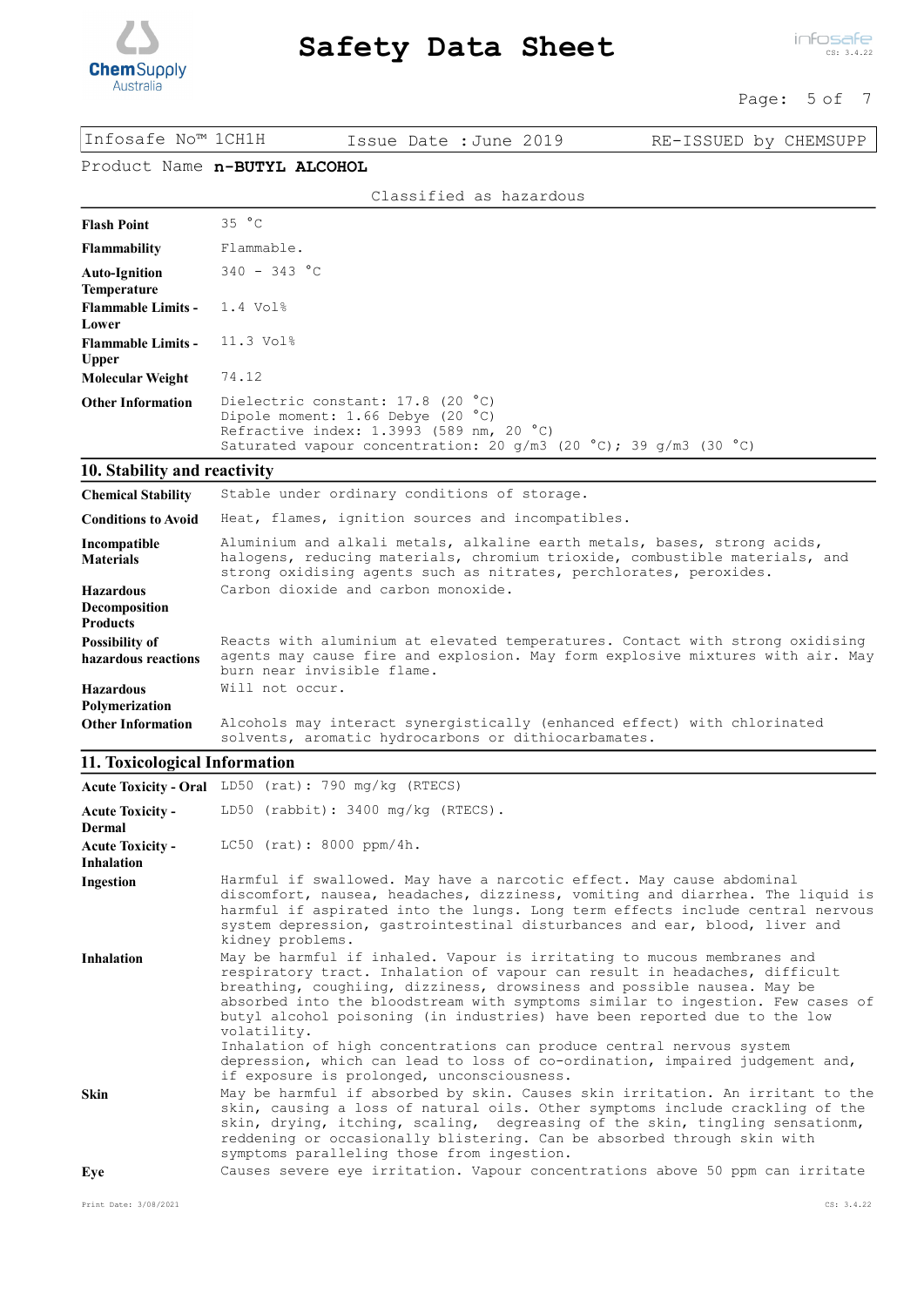

infosafe CS: 3.4.22

#### Page: 6 of 7

| Infosafe No™ 1CH1H           |                | Issue Date : June 2019                                                      |                                                                       | RE-ISSUED by CHEMSUPP                                                                                                                                                                                                                                                                                                                                                                                |
|------------------------------|----------------|-----------------------------------------------------------------------------|-----------------------------------------------------------------------|------------------------------------------------------------------------------------------------------------------------------------------------------------------------------------------------------------------------------------------------------------------------------------------------------------------------------------------------------------------------------------------------------|
| Product Name n-BUTYL ALCOHOL |                |                                                                             |                                                                       |                                                                                                                                                                                                                                                                                                                                                                                                      |
|                              |                |                                                                             | Classified as hazardous                                               |                                                                                                                                                                                                                                                                                                                                                                                                      |
| Carcinogenicity              |                | inflammation and blurred vision.<br>No evidence of carcinogenic properties. | causing tearing, redness, watering, itching, and pain, Splashes cause | the eyes. Serious corneal injury (chemical burns) may occur from both the<br>liquid and vapour. Risk of serious damage to eyes. Vapours can be irritating,                                                                                                                                                                                                                                           |
| <b>Chronic Effects</b>       | kidney organs. |                                                                             |                                                                       | Toxic on prolonged inhalation. Can be absorbed through the skin with resultant<br>toxic effects. There is evidence that long-term repeated exposure to vapour<br>concentrations greater than 50 ppm may result in some loss of hearing.<br>Repeated or prolonged skin contact may cause dermatitis. Prolonged or over<br>exposure can cause hearing loss, sense of balance, and affect the liver and |
| Mutagenicity                 |                | No evidence of mutagenic properties.                                        |                                                                       |                                                                                                                                                                                                                                                                                                                                                                                                      |
| 12. Ecological information   |                |                                                                             |                                                                       |                                                                                                                                                                                                                                                                                                                                                                                                      |
|                              |                |                                                                             |                                                                       |                                                                                                                                                                                                                                                                                                                                                                                                      |

| Persistence and<br>degradability | Readily biodegradable.                                               |  |  |  |  |  |  |
|----------------------------------|----------------------------------------------------------------------|--|--|--|--|--|--|
| <b>Bioaccumulative</b>           | No appreciable bioaccumulation is to be expected (log $P(o/w)$ 1-3). |  |  |  |  |  |  |
| <b>Potential</b>                 |                                                                      |  |  |  |  |  |  |
| <b>Environmental</b>             | Avoid contaminating waterways.                                       |  |  |  |  |  |  |
| <b>Protection</b>                |                                                                      |  |  |  |  |  |  |
| <b>Acute Toxicity -</b>          | EC50 (Daphnia magna): $1983$ mg/ $1/48$ h.                           |  |  |  |  |  |  |
| Daphnia                          |                                                                      |  |  |  |  |  |  |
| <b>Other Information</b>         | Distribution: $log P(o/w)$ : 0.88                                    |  |  |  |  |  |  |

## **13. Disposal considerations**

Whatever cannot be saved for recovery or recycling should be handled as hazardous waste and disposed of according to relevant local, state and federal government regulations. **Disposal Considerations**

## **14. Transport information**

| <b>Transport</b><br><b>Information</b> | Dangerous goods of Class 3 (Flammable Liquid) are incompatible in a placard<br>load with any of the following:<br>Class 1, Class 2.1, if both the Class 3 and Class 2.1 dangerous goods are in<br>bulk, Class 2.3, Class 4.2, Class 5, Class 6, if the Class 3 dangerous goods<br>are nitromethane, Class 7. |
|----------------------------------------|--------------------------------------------------------------------------------------------------------------------------------------------------------------------------------------------------------------------------------------------------------------------------------------------------------------|
| <b>U.N. Number</b>                     | 1120                                                                                                                                                                                                                                                                                                         |
| UN proper shipping<br>name             | <b>BUTANOLS</b>                                                                                                                                                                                                                                                                                              |
| <b>Transport hazard</b><br>class(es)   | 3                                                                                                                                                                                                                                                                                                            |
| <b>Hazchem Code</b>                    | $\cdot$ 2Y                                                                                                                                                                                                                                                                                                   |
| <b>Packing Group</b>                   | III                                                                                                                                                                                                                                                                                                          |
| <b>EPG Number</b>                      | 3A1                                                                                                                                                                                                                                                                                                          |
| <b>IERG Number</b>                     | 16                                                                                                                                                                                                                                                                                                           |

## **15. Regulatory information**

| <b>Regulatory</b>       | Listed in the Australian Inventory of Chemical Substances (AICS). Not listed |
|-------------------------|------------------------------------------------------------------------------|
| <b>Information</b>      | under WHS Requlation 2011, Schedule 10 - Prohibited carcinogens, restricted  |
|                         | carcinogens and restricted hazardous chemicals.                              |
| <b>Poisons Schedule</b> | Not Scheduled                                                                |

#### **16. Other Information**

| Literature        | 'Standard for the Uniform Scheduling of Medicines and Poisons .', Commonwealth                                           |
|-------------------|--------------------------------------------------------------------------------------------------------------------------|
| <b>References</b> | of Australia.                                                                                                            |
|                   | National Road Transport Commission, 'Australian Code for the Transport of<br>Dangerous Goods by Road and Rail 7th. Ed.'. |